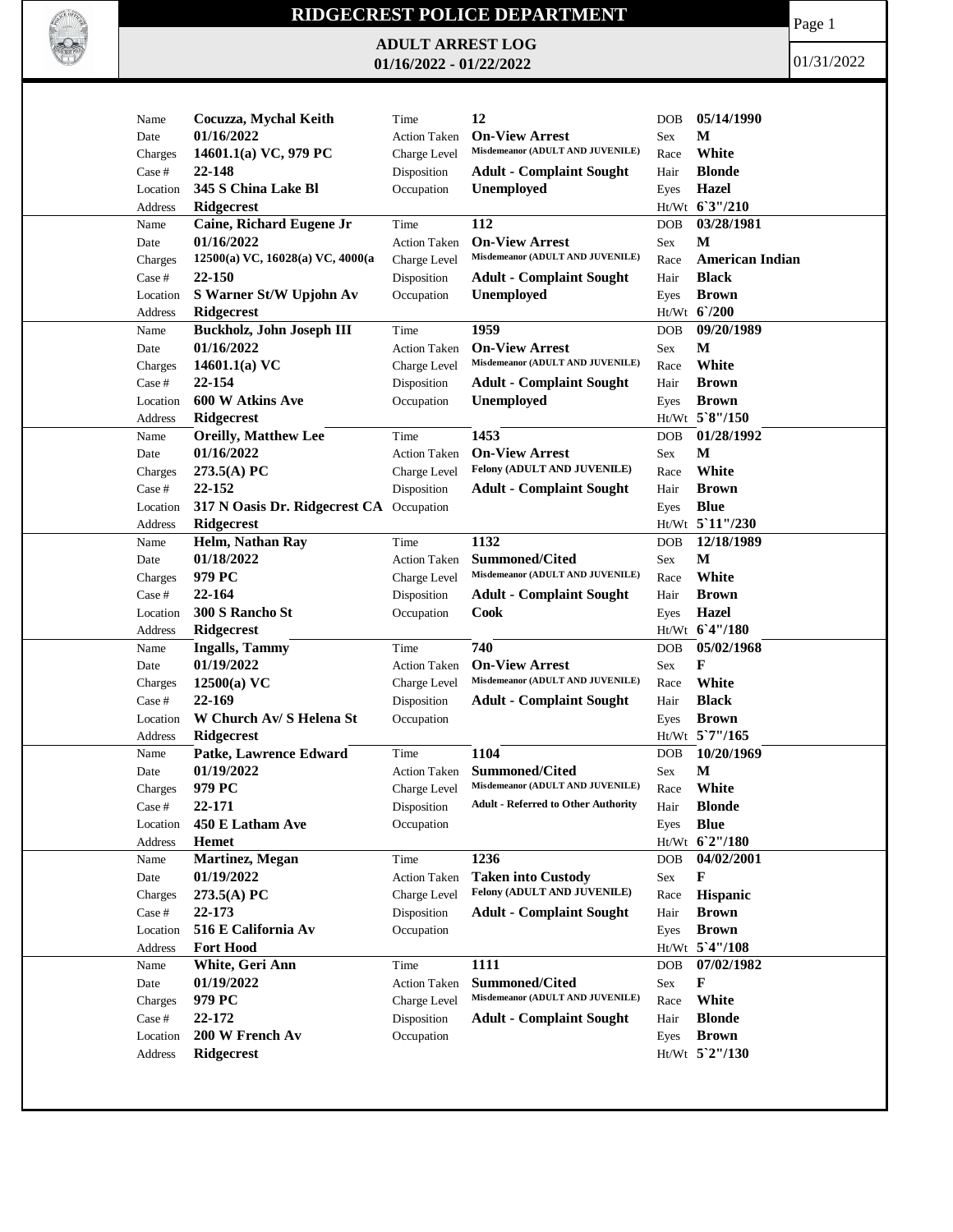## **ADULT ARREST LOG for 01/16/2022 - 01/22/2022 Page 2**

| Name               | Brittian, Jonathan William                   | Time                      | 1405                                                          | <b>DOB</b>   | 12/12/1988            |
|--------------------|----------------------------------------------|---------------------------|---------------------------------------------------------------|--------------|-----------------------|
| Date               | 01/19/2022                                   | <b>Action Taken</b>       | <b>Summoned/Cited</b><br>Misdemeanor (ADULT AND JUVENILE)     | Sex          | М<br>White            |
| Charges            | 11364(A) HS, 979 PC<br>22-174                | Charge Level              |                                                               | Race         |                       |
| Case #             | 600 N China Lake Bl                          | Disposition               | <b>Adult - Complaint Sought</b>                               | Hair         | <b>Brown</b><br>Hazel |
| Location           |                                              | Occupation                | <b>None</b>                                                   | Eyes         | Ht/Wt 5`9"/150        |
| Address<br>Name    | <b>Ridgecrest</b>                            | Time                      | 1101                                                          | <b>DOB</b>   | 06/27/1994            |
| Date               | Rodriguez, Joseph Sabas<br>01/20/2022        | <b>Action Taken</b>       | <b>On-View Arrest</b>                                         | Sex          | М                     |
|                    | 14601.1(a) VC, 23123(a) VC                   |                           | Misdemeanor (ADULT AND JUVENILE)                              |              | White                 |
| Charges            | 22-182                                       | Charge Level              |                                                               | Race<br>Hair | <b>Red</b>            |
| Case #<br>Location | 709 E Commercial Ave                         | Disposition<br>Occupation | <b>Adult - Complaint Sought</b>                               |              | <b>Brown</b>          |
| Address            | <b>Ridgecrest</b>                            |                           |                                                               | Eyes         | Ht/Wt 5'11"/160       |
| Name               | Rodriguez, Joseph Sabas                      | Time                      | 1101                                                          | DOB          | 06/27/1994            |
| Date               | 01/20/2022                                   | <b>Action Taken</b>       | <b>On-View Arrest</b>                                         | Sex          | M                     |
|                    | <b>Warrant Arrest</b>                        | Charge Level              | Misdemeanor (ADULT AND JUVENILE)                              | Race         | White                 |
| Charges<br>Case #  | 20-3943                                      | Disposition               | <b>Adult - Complaint Sought</b>                               | Hair         | Red                   |
| Location           | 709 E Commercial Ave                         | Occupation                |                                                               |              | <b>Brown</b>          |
|                    |                                              |                           |                                                               | Eyes         | Ht/Wt 5'11"/160       |
| Address            | Ridgecrest                                   |                           | 528                                                           |              | 07/30/1992            |
| Name               | <b>Sanders, Travis Maurice</b><br>01/20/2022 | Time                      |                                                               | <b>DOB</b>   | $\mathbf{M}$          |
| Date               | 148.9(A) PC, 11350(A) HS, 11377(             | <b>Action Taken</b>       | <b>Taken into Custody</b><br>Felony (ADULT AND JUVENILE)      | Sex          | White                 |
| Charges            |                                              | Charge Level              |                                                               | Race         |                       |
| Case #             | 22-179                                       | Disposition               | <b>Adult - Complaint Sought</b>                               | Hair         | <b>Blonde</b>         |
| Location           | 141 W Upjohn Av                              | Occupation                |                                                               | Eyes         | Hazel                 |
| Address            | Ridgecrest                                   |                           |                                                               |              | Ht/Wt 5`10"/160       |
| Name               | <b>Slager, Jonathan Edward</b>               | Time                      | 1730                                                          | <b>DOB</b>   | 11/04/1979            |
| Date               | 01/20/2022                                   | <b>Action Taken</b>       | <b>Taken into Custody</b><br>Felony (ADULT AND JUVENILE)      | Sex          | М                     |
| Charges            | 979 PC                                       | Charge Level              |                                                               | Race         | White                 |
| Case #             | 22-187                                       | Disposition               | <b>Adult - Released</b>                                       | Hair         | <b>Brown</b>          |
| Location           | 100 W California Av                          | Occupation                |                                                               | Eyes         | Green                 |
| Address            | <b>Ridgecrest</b>                            |                           |                                                               |              | Ht/Wt 5'4"/150        |
| Name               | Riley, Cary J                                | Time                      | 1215                                                          | <b>DOB</b>   | 08/24/1993            |
| Date               | 01/20/2022                                   | <b>Action Taken</b>       | <b>Taken into Custody</b><br>Misdemeanor (ADULT AND JUVENILE) | Sex          | M                     |
| Charges            | <b>Outside Warr. - M</b>                     | Charge Level              |                                                               | Race         | White                 |
| Case #             | 22-183                                       | Disposition               | <b>Adult - Complaint Sought</b>                               | Hair         | <b>Brown</b>          |
| Location           | <b>State Prison</b>                          | Occupation                |                                                               | Eyes         | Hazel                 |
| Address            | <b>Barstow</b>                               |                           |                                                               |              | Ht/Wt 62"/200         |
| Name               | <b>Ward, Marquise Dashon</b>                 | Time                      | 1617                                                          | <b>DOB</b>   | 12/04/1995            |
| Date               | 01/22/2022                                   | <b>Action Taken</b>       | <b>Summoned/Cited</b>                                         | Sex          | M                     |
| Charges            | 979 PC                                       | Charge Level              | Misdemeanor (ADULT AND JUVENILE)                              | Race         | <b>Black</b>          |
| Case #             | 22-201                                       | Disposition               | <b>Adult - Complaint Sought</b>                               | Hair         | <b>Black</b>          |
| Location           | 306 W Upjohn Av                              | Occupation                |                                                               | Eyes         | <b>Brown</b>          |
| Address            | Ridgecrest                                   |                           |                                                               |              | Ht/Wt 68"/250         |
| Name               | Young, Jamie Chavon                          | Time                      | 1743                                                          | DOB          | 12/06/1979            |
| Date               | 01/22/2022                                   | <b>Action Taken</b>       | <b>Summoned/Cited</b>                                         | Sex          | F                     |
| Charges            | 979 PC                                       | Charge Level              | Misdemeanor (ADULT AND JUVENILE)                              | Race         | White                 |
| Case #             | 22-204                                       | Disposition               | <b>Adult - Complaint Sought</b>                               | Hair         | <b>Brown</b>          |
| Location           | 721 E Wasp Av                                | Occupation                | Laborer                                                       | Eyes         | <b>Blue</b>           |
| Address            | <b>Ridgecrest</b>                            |                           |                                                               |              | Ht/Wt 5`5"/145        |
| Name               | Ramirez, Jessica                             | Time                      | 2053                                                          | DOB          | 04/07/1988            |
| Date               | 01/22/2022                                   | <b>Action Taken</b>       | <b>Taken into Custody</b>                                     | Sex          | F                     |
| Charges            | 243(E)(1) PC                                 | Charge Level              | Misdemeanor (ADULT AND JUVENILE)                              | Race         | Hispanic              |
| Case #             | 22-208                                       | Disposition               | <b>Adult - Complaint Sought</b>                               | Hair         | <b>Brown</b>          |
| Location           | 1001 W Willow Av                             | Occupation                | <b>Law Office</b>                                             | Eyes         | <b>Brown</b>          |
| Address            | <b>Ridgecrest</b>                            |                           |                                                               |              | Ht/Wt 5`2"/118        |
| Name               | Barragan, Elijah Jesse                       | Time                      | 1948                                                          | DOB          | 09/11/1993            |
| Date               | 01/22/2022                                   | <b>Action Taken</b>       | <b>On-View Arrest</b>                                         | Sex          | $\mathbf M$           |
| Charges            | 647(F) PC, $148(A)(1)$ PC                    | Charge Level              | Misdemeanor (ADULT AND JUVENILE)                              | Race         | Hispanic              |
| Case #             | 22-207                                       | Disposition               | <b>Adult - Complaint Sought</b>                               | Hair         | <b>Black</b>          |
| Location           | W Boston Av/ S Mahan St                      | Occupation                | Laborer                                                       | Eyes         | <b>Brown</b>          |
| Address            | <b>Ridgecrest</b>                            |                           |                                                               |              | Ht/Wt 61"/160         |